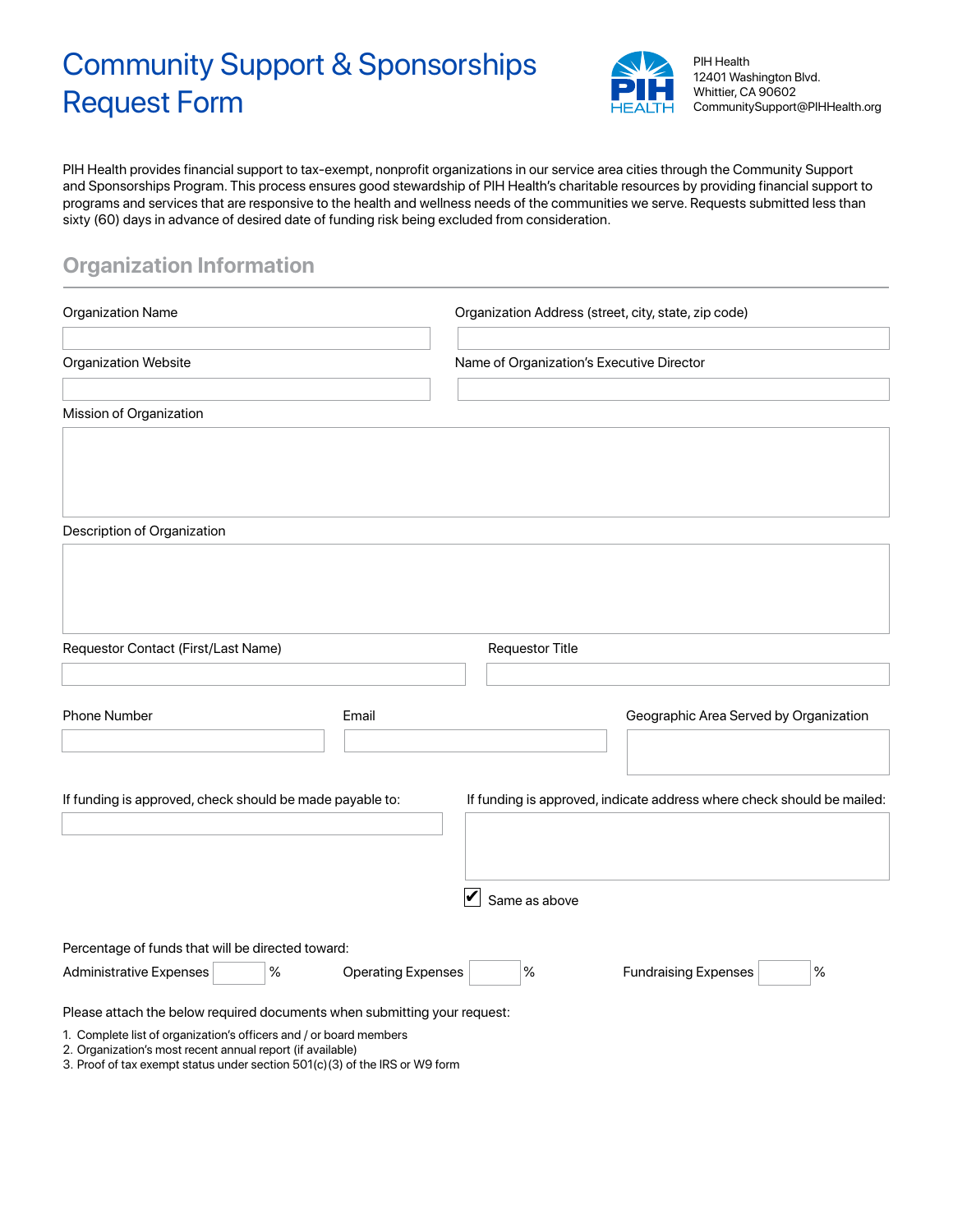#### **COMMUNITY SUPPORT REQUEST OF A PROGRAM/SERVICE**

#### **AMOUNT REQUESTED \$**

Organizations may request funding to support programs/services designed to address specific community health issues/concerns. These areas were identified as a result of PIH Health's 2019 Community Health Needs Assessment. Indicate the primary community health need addressed by the program/service (check only ONE box):

| Preventative Practices Emphasis on flu and pneumonia vaccines and cancer screenings |  |  |  |  |  |
|-------------------------------------------------------------------------------------|--|--|--|--|--|
| <b>Chronic Diseases/Disorders, specifically:</b>                                    |  |  |  |  |  |
| Cancer (Emphasis on colon and breast cancer)                                        |  |  |  |  |  |
| <b>Diabetes</b>                                                                     |  |  |  |  |  |
| Heart Disease/Stroke                                                                |  |  |  |  |  |
| Overweight and Obesity                                                              |  |  |  |  |  |
| Substance Use and Misuse                                                            |  |  |  |  |  |
| Access to Care, specifically:<br><b>Dental Care</b>                                 |  |  |  |  |  |
| Mental Health                                                                       |  |  |  |  |  |
| <b>Food Insecurity</b><br><b>Housing / Homelessness</b>                             |  |  |  |  |  |
| Program / Service Name                                                              |  |  |  |  |  |
| Describe the program / service                                                      |  |  |  |  |  |
| What gaps in services - if any - are being addressed by this program/service?       |  |  |  |  |  |
|                                                                                     |  |  |  |  |  |

How will funds be used to support this program/service?

Target Population of Program/Service Geographic Area Served by Program/Service

Describe how the success of the program or service is evaluated.